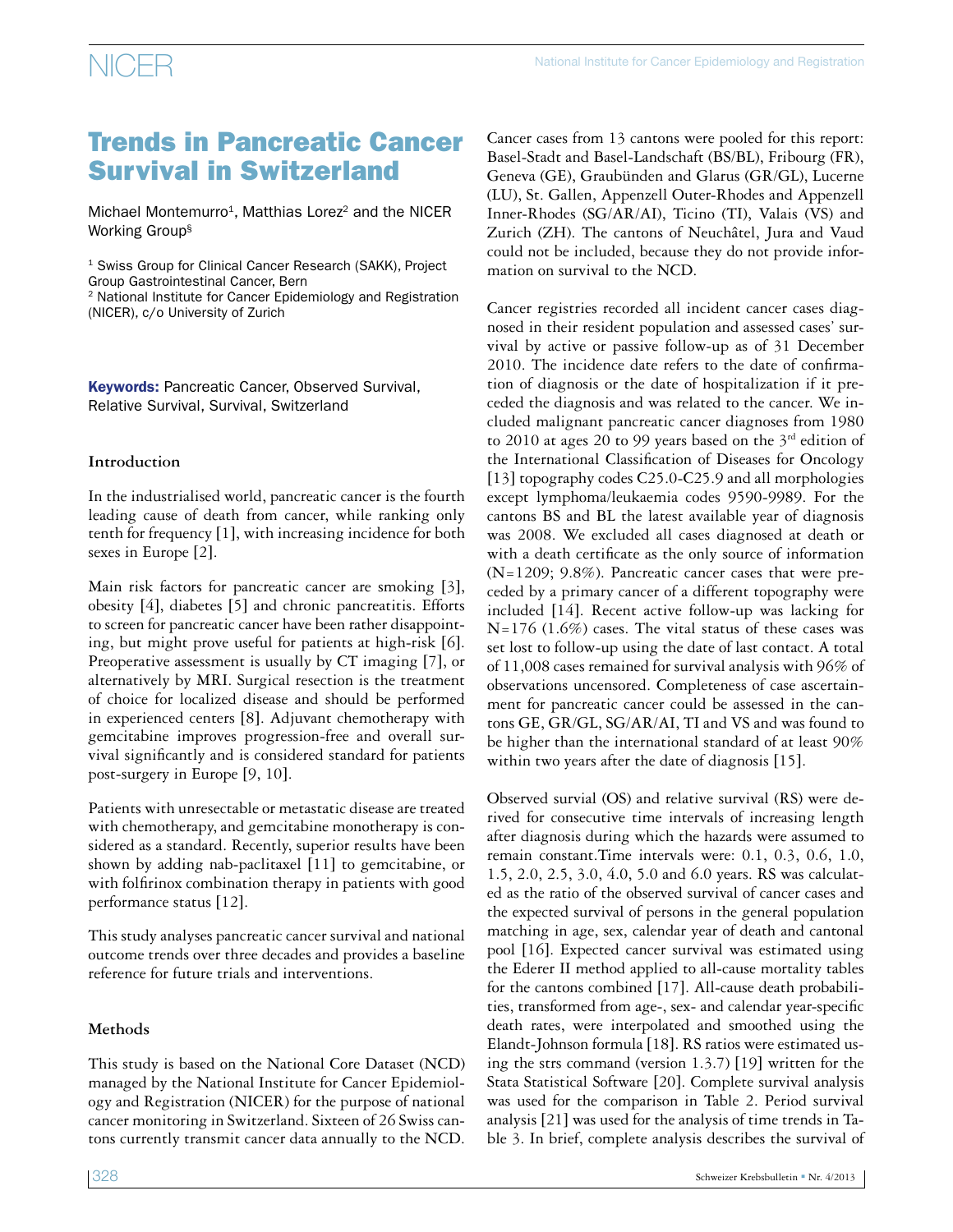cases defined by dates of diagnosis, and period analysis defines cases by follow-up dates. RS estimates were age-standardized using weights specific for pancreatic cancer from the International Cancer Survival Standards (ICSS) [22]. Standard weights for age groups were: 0.29 (20-59 years), 0.27 (60-69), 0.29 (70-79) and 0.15 (80-99). Ninety-five percent confidence intervals (95% CI) were estimated using Greenwood's method [23] in complete analysis and in period analysis by applying the delta method to a transformation of the cumulative hazard. For age-standardized RS, 95% CI were estimated as described in [22].

To test for linear time trends of RS in age strata, piecewise Poisson regression models for the logarithm of excess number of deaths were fitted as linear functions of the logarithm of person-time (offset) and calendar period of follow-up as numeric covariate. The p-value for inclusion of calendar period as an explanatory variable, based on the Wald test, indicated the significance of a linear trend. The significance of a linear trend independent of age was tested by additionally adjusting the Poisson model for age. Annual percentage change (*APC*) was estimated as  $APC = 100 \left( \left( RS_{\text{last}} / RS_{\text{first}} \right)^{1/\Delta t} - 1 \right)$ , with  $\Delta t$  as the difference between last and first calendar year.

### **Results**

This report includes more than 5,300 men and 5,600 women diagnosed with pancreatic cancer from 1980 to 2010 (Tab. 1). The national coverage of the National Core Dataset (NCD) with respect to information on survival increased gradually over time. In 1980, 30% of the Swiss population was covered which increased to 56% in 2010. The median age in the study population was 70 years in

| Cantons      | <b>Diagnosis</b> |      | Number of cases |             | Person- | % of pooled<br>person-<br>years |  |
|--------------|------------------|------|-----------------|-------------|---------|---------------------------------|--|
|              | period           | Men  | Women           | <b>Both</b> | vears   |                                 |  |
| ZH           | 1980-2010        | 1951 | 2097            | 4048        | 3049    | 34.6                            |  |
| SG/AR/AI     | 1980-2010        | 913  | 984             | 1897        | 1405    | 15.9                            |  |
| <b>GE</b>    | 1980-2010        | 764  | 810             | 1574        | 1396    | 15.8                            |  |
| BS/BL        | 1981-2008        | 532  | 531             | 1063        | 1054    | 12.0                            |  |
| ΤI           | 1996-2010        | 376  | 416             | 792         | 687     | 7.8                             |  |
| <b>VS</b>    | 1989-2010        | 383  | 379             | 762         | 639     | 7.3                             |  |
| GR/GL        | 1989-2010        | 331  | 340             | 671         | 412     | 4.7                             |  |
| <b>FR</b>    | 2006-2010        | 80   | 79              | 159         | 138     | 1.6                             |  |
| LU           | 2010             | 22   | 20              | 42          | 30      | 0.3                             |  |
| <b>Total</b> |                  | 5352 | 5656            | 11008       | 8810    | 100.0                           |  |

Table1: Number of malignant pancreatic cancer cases used for survival analysis in the national dataset stratified by Swiss cantons.

men, 74 years in women, and 72 years for both. The median survival time was less than 5 month: 125 days in men, 129 days in women and 127 days for both. The cantonal cancer registries GE, VS and FR provided information whether persons presented with tumour symptoms or not. The fraction of symptomatic persons amounted to 83% in men, 86% in women and 84% for both.

Table 2 and Fig. 1 compare survival by age, sex and time after diagnosis in two calendar periods of 10 years duration. The age-standardized one-year relative survival in 1991-2000 for men was 20.8% and improved to 29.6% in 2001-2010. For women, the one-year relative survival improved from 22.7% to 33.3%. The 5-year relative survival was only 3.9% in men and 3.2% in women during 1991-2000 and remained at low levels in 2001-2010 with 5.0% and 6.8%, respectively.

As with many cancers, survival with pancreatic cancer decreased with age, even after taking account of the higher background mortality in older people, i.e. relative survival. The proportion surviving at least one year after having been diagnosed at age 80 or older (10.0% for 1991-2000 and 14.7% for 2001-2010) was approximately one-third of the proportion in those diagnosed at below 60 years of age (28.5% for 1991-2000 and 40.3% for 2001-2010) (Tab. 2). This age effect is stronger for 5-year survival.

Table 3 shows temporal trends in relative survival in finer detail for both sexes combined. One- and five-year relative survival was estimated in seven consecutive calendar periods of three-year duration. Clear improvements were seen for one-year survival, independently of whether persons have been diagnosed below or above age 70. The agestandardized one-year survival doubled from 15.4% (95% CI 13.1-17.8) in the first time period to 32.5% (95% CI 30.0-34.9) in the last.

Statistical significance was not reached for five-year survival trends. For persons diagnosed at age 70 or older the trend seemed genuinely flat. For younger ages, the non-significance of the five-year survival trend might be caused by small numbers of persons available for analysis. Age-standardized survival five-years after diagnosis improved slightly from 2.13% (95% CI 1.16-3.61) in the first time period to 5.46% (95% CI 4.18-6.99) in the last time period.

### **Discussion**

Pancreatic cancer incidence is rising in European countries, only partially explained by the obesity epidemic and the ever increasing use of diagnostic imaging[2]. Still, prognosis of pancreatic cancer remains dismal. Even if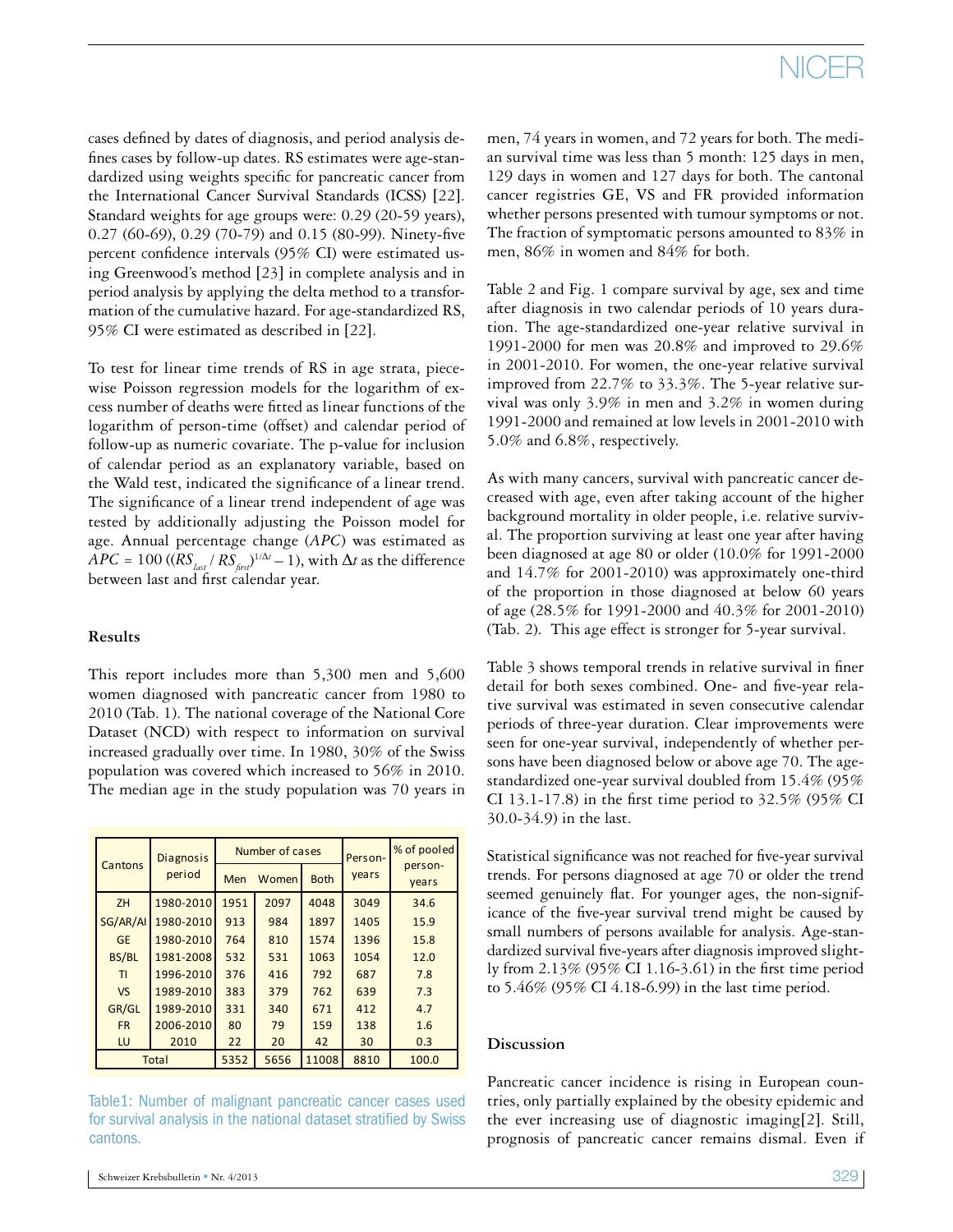## NICER

treated by curative surgery followed by adjuvant gemcitabine and close monitoring only 21% of all patients live longer than 5 years [10].

In the past, therapeutic nihilism often reigned for patients with advanced disease [24], but also for patients with resectable disease. Surgery has not been offered to 40% of eligible patients [25] with stage I disease and adjuvant chemotherapy has been widely underused [26]. Much debated findings of better outcomes for patients undergoing surgery in high-volume centers [27, 28] have only partially lead to changes in referral patterns.

This is the largest dataset on pancreatic cancer in Switzerland. Over two decades mortality and outcome trends were

Table 2: Observed and relative survival estimates after malignant pancreatic cancer diagnosis, with 95% confidence intervals by calendar period, age at diagnosis, years since diagnosis and sex. Data pooled from 13 Swiss cantons.

analysed and presented herein. The dataset does not allow to attribute any changes in outcome to a specific component in the multimodal management of pancreatic cancer. Advances have been made concerning imaging [7, 29], surgery, pathological assessment of the resected specimen [30], adjuvant therapy [9, 10] and systemic treatment for advanced disease [11, 12], and likely also palliative care [31].

It was among the scope of this analysis to assess if these improvements have resulted in increased survival in the different time periods compared.

This analysis has found important increases in one-year survival rates over the observed periods, irrespective of age and gender, with a doubling of age-standardized one-year survival rates.

Disappointingly, the rates of patients surviving beyond five years remain low, and no outcome improvements have been found in elderly patients over time. In younger patients this analysis showed a non-significant trend for an improvement in five-year survival rates from 2.4% to 7% over time.

|                    |                                              | Calendar period of diagnosis 1991 - 2000  |                              |                              |                                  |                              |                              |                              |                              |                              |                              |                              |                                      |
|--------------------|----------------------------------------------|-------------------------------------------|------------------------------|------------------------------|----------------------------------|------------------------------|------------------------------|------------------------------|------------------------------|------------------------------|------------------------------|------------------------------|--------------------------------------|
| Years              | Age in<br>years                              | Observed survival %                       |                              |                              | Relative survival <sup>1</sup> % |                              |                              |                              |                              |                              |                              |                              |                                      |
| since<br>diagnosis |                                              | Men                                       | Women                        | <b>Both</b>                  | <b>Men</b>                       | 95% CI<br>L                  | $\overline{3}$<br><b>UL</b>  | Women                        | 95% CI<br>LL                 | 3<br><b>UL</b>               | <b>Both</b>                  | 95% CI<br>LL                 | $\overline{\mathbf{3}}$<br><b>UL</b> |
|                    | $20 - 59$                                    | 27.1                                      | 30.4                         | 28.4                         | 27.3                             | 22.8                         | 31.9                         | 30.5                         | 24.8                         | 36.3                         | 28.5                         | 25.0                         | 32.2                                 |
| $\mathbf{1}$       | $60 - 69$<br>$70 - 79$                       | 25.0<br>15.2                              | 25.1<br>18.3                 | 25.0<br>16.8                 | 25.4<br>15.9                     | 21.5<br>12.9                 | 29.5<br>19.2                 | 25.3<br>18.7                 | 21.1<br>15.6                 | 29.7<br>22.2                 | 25.4<br>17.3                 | 22.5<br>15.1                 | 28.3<br>19.7                         |
|                    | $80+$                                        | 8.3                                       | 9.4                          | 9.0                          | 9.4                              | 6.3                          | 13.2                         | 10.3                         | 7.9                          | 13.1                         | 10.0                         | 8.1                          | 12.3                                 |
| 5                  | $20 - 59$<br>$60 - 69$<br>$70 - 79$<br>$80+$ | 7.0<br>4.6<br>0.9<br>0.6                  | 4.9<br>4.0<br>1.5<br>0.4     | 6.1<br>4.3<br>1.2<br>0.4     | 7.2<br>5.0<br>1.2<br>1.1         | 4.7<br>3.2<br>0.4<br>0.2     | 10.3<br>7.4<br>2.6<br>3.7    | 5.0<br>4.2<br>1.7<br>0.6     | 2.7<br>2.5<br>0.8<br>0.1     | 8.3<br>6.6<br>3.1<br>2.1     | 6.3<br>4.6<br>1.4<br>0.8     | 4.5<br>3.3<br>0.8<br>0.3     | 8.5<br>6.2<br>2.4<br>2.0             |
| $\mathbf{1}$       |                                              | 20.3                                      | 22.3                         | 21.2                         | 20.8                             | 18.8                         | 22.8                         | 22.7                         | 20.4                         | 25.0                         | 21.7                         | 20.2                         | 23.2                                 |
| 5                  | stand. <sup>2</sup>                          | 3.6                                       | 3.0                          | 3.3                          | 3.9                              | 3.0                          | 5.1                          | 3.2                          | 2.2                          | 4.3                          | 3.6                          | 2.9                          | 4.4                                  |
|                    |                                              | Calendar period of diagnosis: 2001 - 2010 |                              |                              |                                  |                              |                              |                              |                              |                              |                              |                              |                                      |
| $\mathbf{1}$       | $20 - 59$<br>$60 - 69$<br>$70 - 79$<br>$80+$ | 37.9<br>33.1<br>24.0<br>14.1              | 43.2<br>37.2<br>28.8<br>13.1 | 40.2<br>35.0<br>26.4<br>13.5 | 38.1<br>33.5<br>24.7<br>15.5     | 33.5<br>29.8<br>21.6<br>12.2 | 42.7<br>37.3<br>28.0<br>19.2 | 43.3<br>37.5<br>29.4<br>14.1 | 37.8<br>33.3<br>26.1<br>11.7 | 48.6<br>41.7<br>32.7<br>16.8 | 40.3<br>35.3<br>27.1<br>14.7 | 36.8<br>32.5<br>24.8<br>12.7 | 43.8<br>38.1<br>29.4<br>16.8         |
| 5                  | $20 - 59$<br>$60 - 69$                       | 6.9<br>5.6                                | 10.0<br>6.5                  | 8.2<br>6.0                   | 7.0<br>6.0                       | 4.6<br>4.0                   | 10.1<br>8.7                  | 10.2<br>6.8                  | 6.8<br>4.4                   | 14.4<br>9.9                  | 8.3<br>6.3                   | 6.2<br>4.7                   | 10.8<br>8.3                          |
|                    | $70 - 79$<br>$80+$                           | 3.1<br>1.0                                | 5.0<br>1.6                   | 4.1<br>1.4                   | 3.7<br>1.7                       | 2.3<br>0.5                   | 5.7<br>4.3                   | 5.7<br>2.5                   | 3.9<br>1.3                   | 7.9<br>4.5                   | 4.7<br>2.3                   | 3.5<br>1.3                   | 6.2<br>3.8                           |
| $\mathbf{1}$       | stand. <sup>2</sup>                          | 29.0                                      | 32.9                         | 30.8                         | 29.6                             | 27.6                         | 31.6                         | 33.3                         | 31.1                         | 35.5                         | 31.3                         | 29.8                         | 32.8                                 |
| 5                  |                                              | 4.6                                       | 6.4                          | 5.4                          | 5.0                              | 3.9                          | 6.3                          | 6.8                          | 5.4                          | 8.4                          | 5.8                          | 5.0                          | 6.8                                  |

 $^{\rm 1}$  Survival analysis using the complete approach

<sup>2</sup> Age-standardized using ICSS weights

 $^{\rm 3}$  CI (confidence interval); LL (lower limit); UL (upper limit)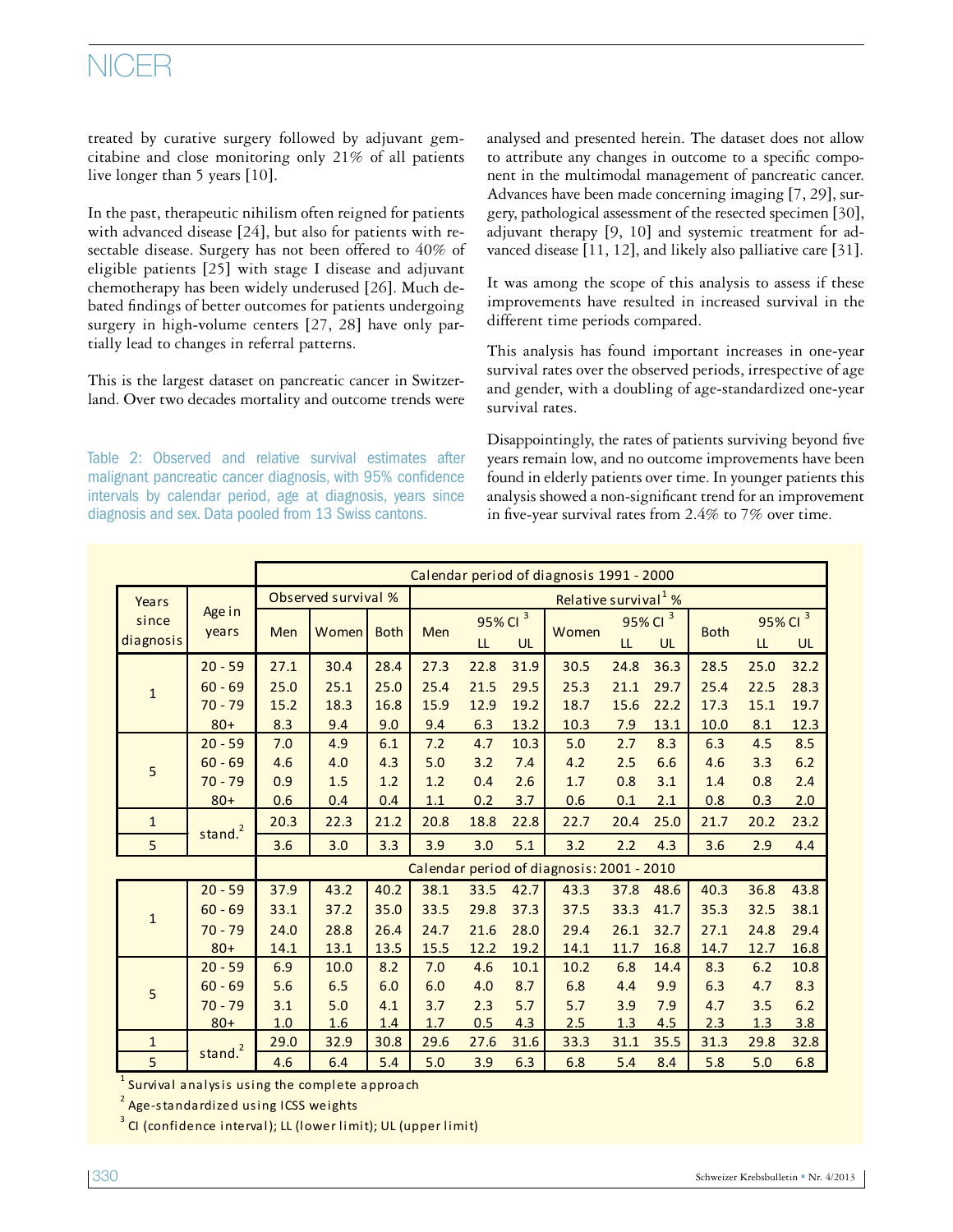|                             | Calendar period of death or censoring |                       |                                                    |                                                                                                   |                                                      |                       |                                                                                                   |                                 |                  |                                         |
|-----------------------------|---------------------------------------|-----------------------|----------------------------------------------------|---------------------------------------------------------------------------------------------------|------------------------------------------------------|-----------------------|---------------------------------------------------------------------------------------------------|---------------------------------|------------------|-----------------------------------------|
|                             |                                       | 1990/1992             | 1993/1995                                          | 1996/1998                                                                                         | 1999/2001                                            | 2002/2004             | 2005/2007                                                                                         | 2008/2010                       |                  |                                         |
| Years<br>since<br>diagnosis | Age in<br>years                       | $RS1$ %<br>$[95%$ CI] | $RS^1$ %<br>$[95%$ CI]                             | $RS1$ %<br>$[95%$ CI]                                                                             | $RS1$ %<br>$[95%$ CI]                                | $RS1$ %<br>$[95%$ CI] | $RS1$ %<br>$[95%$ CI]                                                                             | $RS1$ %<br>[95% <sub>CI</sub> ] | APC <sup>2</sup> | Linear<br>trend<br>p-value <sup>3</sup> |
| <b>Both sexes</b>           |                                       |                       |                                                    |                                                                                                   |                                                      |                       |                                                                                                   |                                 |                  |                                         |
| $\mathbf{1}$                | $20 - 69$                             | 17.6<br>[14.3; 21.2]  | 20.0<br>[16.5; 23.8]                               | 27.8                                                                                              | 33.6<br>$[24.0; 31.7]$ $[29.7; 37.6]$ $[30.5; 38.4]$ | 34.4                  | 37.1<br>[33.3; 40.9]                                                                              | 41.6<br>[37.8; 45.3]            | 4.4              | < 0.001                                 |
|                             | $70+$                                 | 10.2                  | 7.93                                               | 11.2                                                                                              | 12.5                                                 | 14.5                  | 20.9<br>$[8.20; 12.4]$ $[6.19; 9.93]$ $[9.12; 13.4]$ $[10.3; 14.8]$ $[12.3; 16.9]$ $[18.3; 23.5]$ | 18.9<br>[16.6; 21.3]            | 3.1              | < 0.001                                 |
| 5                           | $20 - 69$                             | 2.44                  | 4.23<br>$[1.16; 4.55]$ $[2.48; 6.69]$              | 5.30                                                                                              | 6.08                                                 | 6.27                  | 7.90<br>$[3.30; 7.99]$ $[3.95; 8.85]$ $[4.34; 8.69]$ $[5.73; 10.5]$                               | 6.97<br>[4.98, 9.39]            | 5.5              | 0.690                                   |
|                             | $70+$                                 | 1.50                  | 0.74                                               | 0.54                                                                                              | 1.67                                                 | 0.93                  | 3.93<br>$[0.59; 3.27]$ $[0.28; 1.67]$ $[0.09; 2.06]$ $[0.84; 3.03]$ $[0.39; 1.96]$ $[2.61; 5.67]$ | 2.67<br>[1.77; 3.87]            | 3.0              | 0.931                                   |
| $\mathbf{1}$                | stand. <sup>4</sup>                   | 15.4<br>[13.1; 17.8]  | 15.0<br>$\left  \left[ 12.8; 17.4 \right] \right $ | 21.6                                                                                              | 24.9                                                 | 27.0                  | 31.4<br>$[19.2; 24.1]$ $[22.5; 27.4]$ $[24.5; 29.6]$ $[28.9; 34.0]$                               | 32.5<br>[30.0; 34.9]            | 3.8              | < 0.001                                 |
| 5                           |                                       | 2.13                  | 2.69                                               | 3.72<br>$[1.16; 3.61]$ $[1.66; 4.12]$ $[2.38; 5.52]$ $[2.95; 5.98]$ $[2.84; 5.54]$ $[4.94; 8.10]$ | 4.29                                                 | 4.03                  | 6.40                                                                                              | 5.46<br>[4.18; 6.99]            | 4.8              | 0.867                                   |

 $^{\rm 1}$  RS (relative survival) analysed with period approach

<sup>2</sup> Annual percentage change

 $^{\rm 3}$  p-Value of Wald test for calendar period in a Poisson regression model of excess mortality

<sup>4</sup> Age standardized using ICSS weights

We can only speculate that pancreatic cancer is a generalized disease and more effective systemic treatments might be needed to improve these long-term outcomes.

### **References\***

- 1. Steliarova-Foucher E, O'Callaghan M, Ferlay J, Masuyer E, Forman D, Comber H, Bray F: European Cancer Observatory: Cancer Incidence, Mortality, Prevalence and Survival in Europe. Version 1.0 (September 2012) European Network of Cancer Registries, International Agency for Research on Cancer. Available from http:// eco.iarc.fr, accessed on 9/10/2013
- 2. Bosetti, C., et al., Cancer mortality in Europe, 2005-2009, and an overview of trends since 1980.*Ann Oncol,* 2013. **24**(10): p. 2657-71.
- 3. Bosetti, C., et al., Cigarette smoking and pancreatic cancer: an analysis from the International Pancreatic Cancer Case-Control Consortium (Panc4).*Ann Oncol*, 2012. **23**(7): p. 1880-8.
- 4. Aune, D., et al., Body mass index, abdominal fatness and pancreatic cancer risk: a systematic review and non-linear dose-response metaanalysis of prospective studies.*Ann Oncol*, 2012. **23**(4): p. 843-52.
- 5. Elena, J.W., et al., Diabetes and risk of pancreatic cancer: a pooled analysis from the pancreatic cancer cohort consortium*. Cancer Causes Control*, 2013. **24**(1): p. 13-25.
- 6. Canto, M.I., et al., International Cancer of the Pancreas Screening (CAPS) Consortium summit on the management of patients with increased risk for familial pancreatic cancer*.Gut*, 2013. **62**(3): p. 339-47.
- 7. Callery, M.P., et al., Pretreatment assessment of resectable and borderline resectable pancreatic cancer: expert consensus statement*. Ann Surg Oncol*, 2009. **16**(7): p. 1727-33.
- Bilimoria, K.Y., et al., Effect of hospital volume on margin status after pancreaticoduodenectomy for cancer*.J Am Coll Surg*, 2008. **207**(4): p. 510-9.

Table 3: Trends in relative survival of pancreatic cancer cases pooled from 13 Swiss cantons for successive three-year calendar periods of follow-up.

- 9. Oettle, H., et al., Adjuvant chemotherapy with gemcitabine vs observation in patients undergoing curative-intent resection of pancreatic cancer: a randomized controlled trial*.JAMA*, 2007. **297**(3): p. 267-77.
- 10. Neuhaus, P., et al., CONKO-001: Final results of the randomized, prospective, multicenter phase III trial of adjuvant chemotherapy with gemcitabine versus observation in patients with resected pancreatic cancer (PC)*.ASCO Meeting Abstracts*, 2008. **26**(15\_suppl).
- 11. Von Hoff, D.D., et al., Randomized phase III study of weekly nabpaclitaxel plus gemcitabine versus gemcitabine alone in patients with metastatic adenocarcinoma of the pancreas (MPACT)*.ASCO Meeting Abstracts*, 2013. **31**(4\_suppl).
- 12. Conroy, T., et al., FOLFIRINOX versus gemcitabine for metastatic pancreatic cancer.*N Engl J Med*, 2011. **364**(19): p. 1817-25.
- 13. Fritz A, Percy C, Jack A, Shanmugaratnam K, Sobin L, Parkin DM, Whelan S (eds): ICD-O International classification of diseases for oncology. World Health Organization (WHO), Geneva, 2000
- 14. Rosso, S., et al., Multiple tumours in survival estimates. *Eur J Cancer,* 2009. **45**(6): p. 1080-94.
- 15. Lorez M, et al. and NICER Working Group: Completeness of case ascertainment in Swiss cancer registration. 2013. (in preparation)
- 16. Ederer F, Axtell LM, Cutler SJ: The relative survival rate: a statistical methodology. Natl Cancer Inst Monogr 6 p. 101-121, 1961.
- 17. Ederer F, Heise H: Instructions to IBM 650 Programmers in Processing Survival Computations. Methodological note no 10, End Results Evaluation Section. 1959. Bethesda MD, National Cancer Institute.